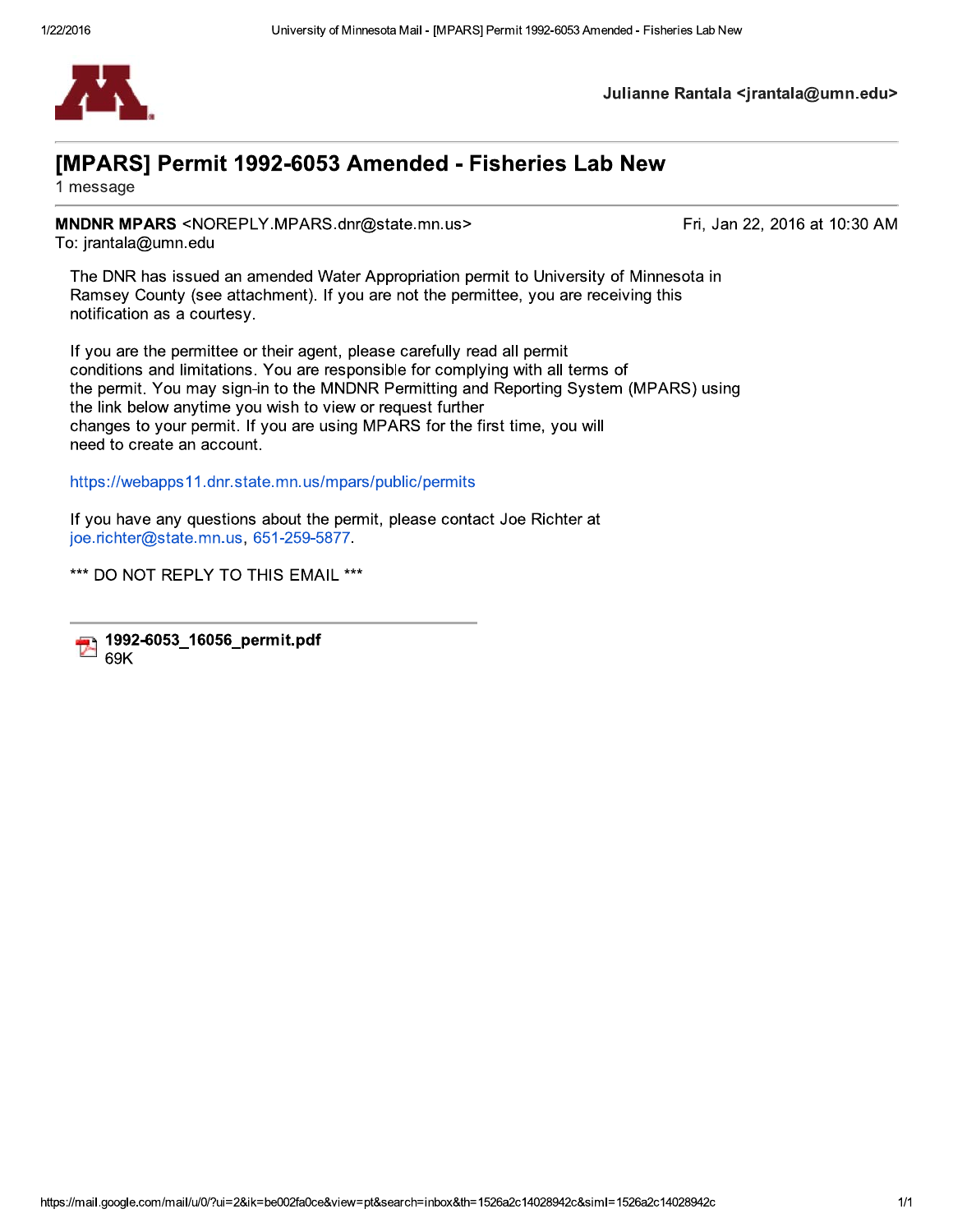**MINNESOTA DEPARTMENT OF NATURAL RESOURCES**



## **Amended Water Appropriation Permit**

**Permit Number**

**1992-6053**

Pursuant to Minnesota Statutes, Chapter 103G, and on the basis of statements and information contained in the permit application, letters, maps, and plans submitted by the applicant and other supporting data, all of which are made part hereof by reference, **PERMISSION IS HEREBY GRANTED** to the applicant to perform actions as authorized below. This permit supersedes the original permit and all previous amendments.

| <b>Project Name:</b>                                                                                                                                                                | County:                    | <b>Watershed:</b>                                                               |                                      |  | <b>Resource:</b>                                      |
|-------------------------------------------------------------------------------------------------------------------------------------------------------------------------------------|----------------------------|---------------------------------------------------------------------------------|--------------------------------------|--|-------------------------------------------------------|
| <b>Fisheries Lab New</b>                                                                                                                                                            | Ramsey                     | Mississippi River - Twin Cities                                                 |                                      |  | Groundwater                                           |
| <b>Purpose of Permit:</b>                                                                                                                                                           |                            | <b>Authorized Action:</b>                                                       |                                      |  |                                                       |
| Aquaculture                                                                                                                                                                         |                            | Withdrawal of up to 110.0 million gallons of water per year for<br>aquaculture. |                                      |  |                                                       |
|                                                                                                                                                                                     |                            | This permit has been amended to reflect the sealing of<br>installation B.       |                                      |  |                                                       |
| <b>Permittee:</b>                                                                                                                                                                   |                            | <b>Authorized Agent:</b>                                                        |                                      |  |                                                       |
| UNIVERSITY OF MINNESOTA<br>CONTACT: DALGLEISH, JANET<br><b>THOMPSON CENTER</b><br>501 23RD AVE SE<br>MINNEAPOLIS, MN 55455<br>(612) 626-7095                                        |                            | N/A                                                                             |                                      |  |                                                       |
| <b>To Appropriate From:</b>                                                                                                                                                         |                            |                                                                                 |                                      |  |                                                       |
| Well C: 18.0 inches diameter, 570.0 feet depth, 500 gpm, unique number 802161<br>Point(s) of Taking<br>UTM zone 15N, 485579m east, 4981079m north<br>NWSW of Section 21, T29N, R23W |                            |                                                                                 |                                      |  |                                                       |
| The water must be discharged in accordance with the requirements of the Minnesota Pollution Control Agency.                                                                         |                            |                                                                                 |                                      |  |                                                       |
| <b>Authorized Issuer:</b><br>Jenifer Sorensen                                                                                                                                       | Title:<br>Area Hydrologist | <b>Issued Date:</b><br>01/22/2016                                               | <b>Effective Date:</b><br>01/22/2016 |  | <b>Expiration Date:</b><br>Long-Term<br>Appropriation |

## This permit is granted **subject to** the following **CONDITIONS**:

**LIMITATIONS:** (a) Any violation of the terms and provisions of this permit and any appropriation of the waters of the state in excess of that authorized hereon shall constitute a violation of Minnesota Statutes, Chapter 103G. (b) This permit shall not be construed as establishing any priority of appropriation of waters of the state. (c) This permit is permissive only. No liability shall be imposed upon or incurred by the State of Minnesota or any of its employees, on account of the granting hereof or on account of any damage to any person or property resulting from any act or omission of the Permittee relating to any matter hereunder. This permit shall not be construed as estopping or limiting any legal claims or right of action of any person other than the state against the Permittee, for any damage or injury resulting from any such act or omission, or as estopping or limiting any legal claim or right of action of the state against the Permittee, for violation of or failure to comply with the provisions of the permit or applicable provisions of law. (d) In all cases where the doing by the Permittee of anything authorized by this permit shall involve the taking, using, or damaging of any property, rights or interests of any other person or persons, or of any publicly owned lands or improvements thereon or interests therein, the Permittee, before proceeding therewith, shall obtain the written consent of all persons, agencies, or authorities concerned, and shall acquire all property, rights, and interests necessary therefore. (e) This permit shall not release the Permittee from any other permit requirements or liability or obligation imposed by Minnesota Statutes, Federal Law, or local ordinances relating thereto and shall remain in force subject to all conditions and limitations now or hereafter imposed by law. (f) Unless explicitly specified, this permit does not authorize any alterations of the beds or banks of any public (protected)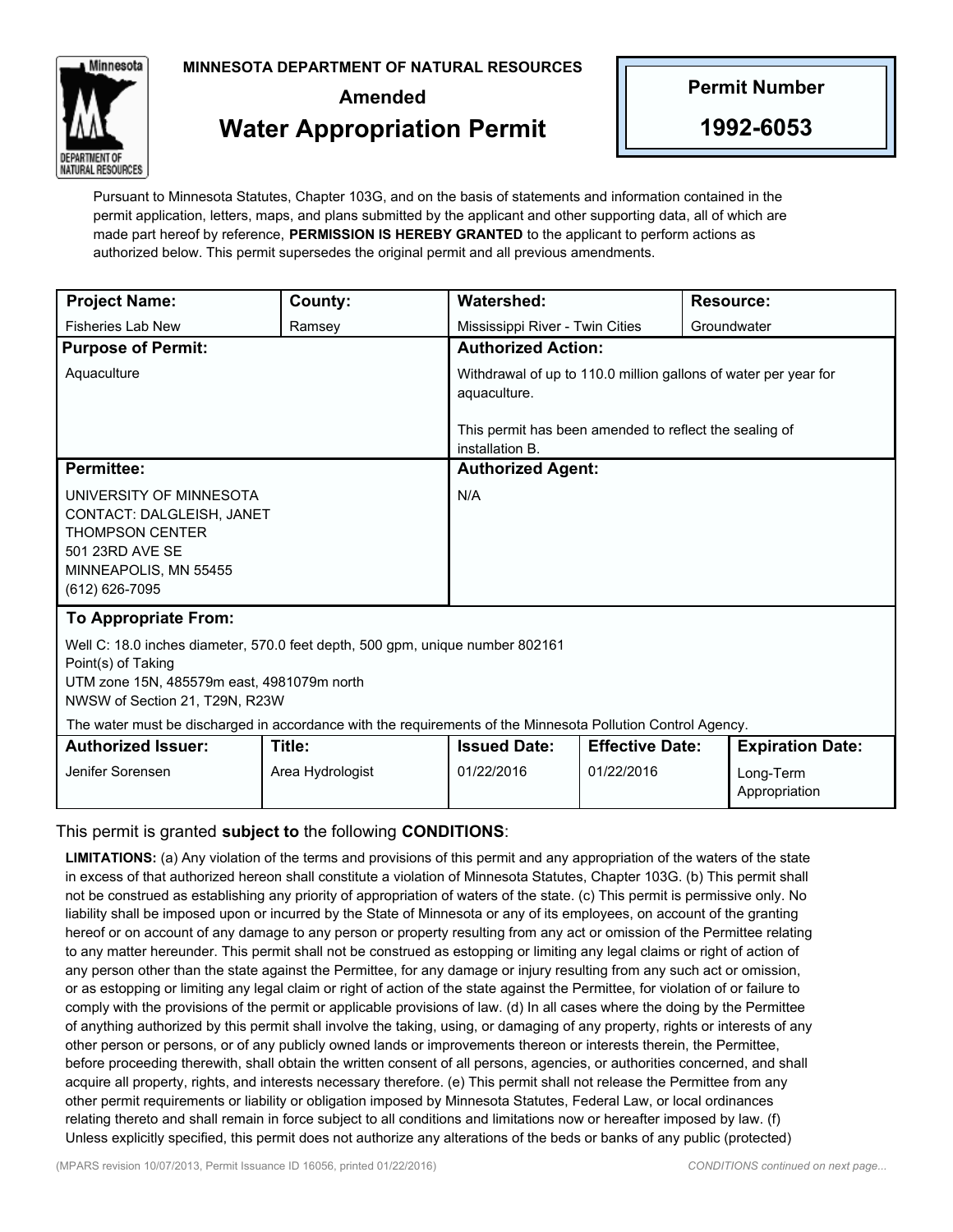## **CONDITIONS** (*Continued from previous page*)

waters or wetlands. A separate permit must be obtained from the Department of Natural Resources prior to any such alteration.

**WATER USE REPORTING:** (a) FLOW METER The Permittee shall equip each installation for appropriating or using water with a flow meter, unless another method of measuring the quantity of water appropriated to within ten (10) percent of actual amount withdrawn is approved by the Department. (b) REPORTS Monthly records of the amount of water appropriated or used shall be recorded for each installation. Such readings and the total amount of water appropriated or used shall be reported annually to the Director of DNR Ecological and Water Resources, on or before February 15 of the following year, via the MNDNR Permitting and Reporting System (MPARS) at www.mndnr.gov/mpars/signin. Any processing fee required by law or rule shall be submitted with the records whether or not any water was appropriated during the year. Failure to report shall be sufficient cause for terminating the permit 30 days following written notice. (c) TRANSFER OR ASSIGNMENT Any transfer or assignment of rights, or sale of property involved hereunder shall be reported within 90 days thereafter to the Director of DNR Ecological and Water Resources. Such notice shall be made by the transferee (i.e., new owner) and shall state the intention to continue the appropriation as stated in the permit. This permit shall not be transferred or assigned except with the written consent of the Commissioner. (d) MODIFICATION The Permittee must notify the Commissioner in writing of any proposed changes to the existing permit. This permit shall not be modified without first obtaining the written permission from the Commissioner.

**COMMISSIONER'S AUTHORITY:** (a) The Commissioner may inspect any installation utilized for the appropriation or use of water. The Permittee shall grant access to the site at all reasonable times and shall supply such information concerning such installation as the Commissioner may require. (b) The Commissioner may, as he/she deems necessary, require the Permittee to install gages and/or observation wells to monitor the impact of the Permittee's appropriation on the water resource and require the Permittee to pay necessary costs of installation and maintenance. (c) The Commissioner may restrict, suspend, amend, or cancel this permit in accordance with applicable laws and rules for any cause for the protection of public interests, or for violation of the provisions of this permit.

**PUBLIC RECORD:** All data, facts, plans, maps, applications, annual water use reports, and any additional information submitted as part of this permit, and this permit itself are part of the public record and are available for public inspection at the offices of DNR Ecological and Water Resources. The information contained therein may be used by the Division as it deems necessary. The submission of false data, statements, reports, or any such additional information, at any time shall be deemed as just grounds for revocation of this permit.

**MONITORING REQUIREMENTS:** Minnesota Statutes 103G.282 authorizes the Department of Natural Resources to require permittees to install and maintain monitoring equipment to evaluate water resource impacts from permitted appropriations. You may be required to modify or install automated measuring devices and keep records for each installation. The frequency of measurements and other requirements will be based on quantity of water appropriated, source of water, potential connections to other water resources, nature of concern, and other relevant factors.

**DROUGHT PLANNING:** In accordance with M.S. 103G.293, all permits must be consistent with the drought response plan detailed in the Statewide Drought Plan at

http://files.dnr.state.mn.us/natural\_resources/climate/drought/drought\_plan\_matrix.pdf.

**WELL SEALING:** The permittee shall notify the Minnesota Department of Health prior to sealing, removing, covering, plugging or filling the well(s) from which the authorized appropriation was made. The well(s) must be sealed by a licensed well driller and in accordance with the procedures required under Minnesota Statutes 103I and Minnesota Rules 4725 as administered by the Minnesota Department of Health.

**WATER USE CONFLICT:** If notified by the DNR that a water use conflict is suspected and probable from your appropriation, based on confirmation of a formal well interference complaint or a preliminary hydrologic assessment, all appropriation authorized by this permit must cease immediately until the interference is resolved. The permittee may be required to obtain additional data to support the technical analysis, such as domestic well information within a radius of one and one-half miles of the production well. The permittee and impacted party may engage in a negotiated settlement process and there may be modifications made to this permit in support of conflict resolution.

**WATER CONSERVATION:** All practical and feasible water conservation methods and practices must be employed to promote sound water management and use the least amount of water necessary, such as reuse and recycling water, water-saving devices, and water storage.

**DISCHARGE AUTHORIZATION:** This permit is valid only in conjunction with all required discharge authorizations from local, state, or federal government units.